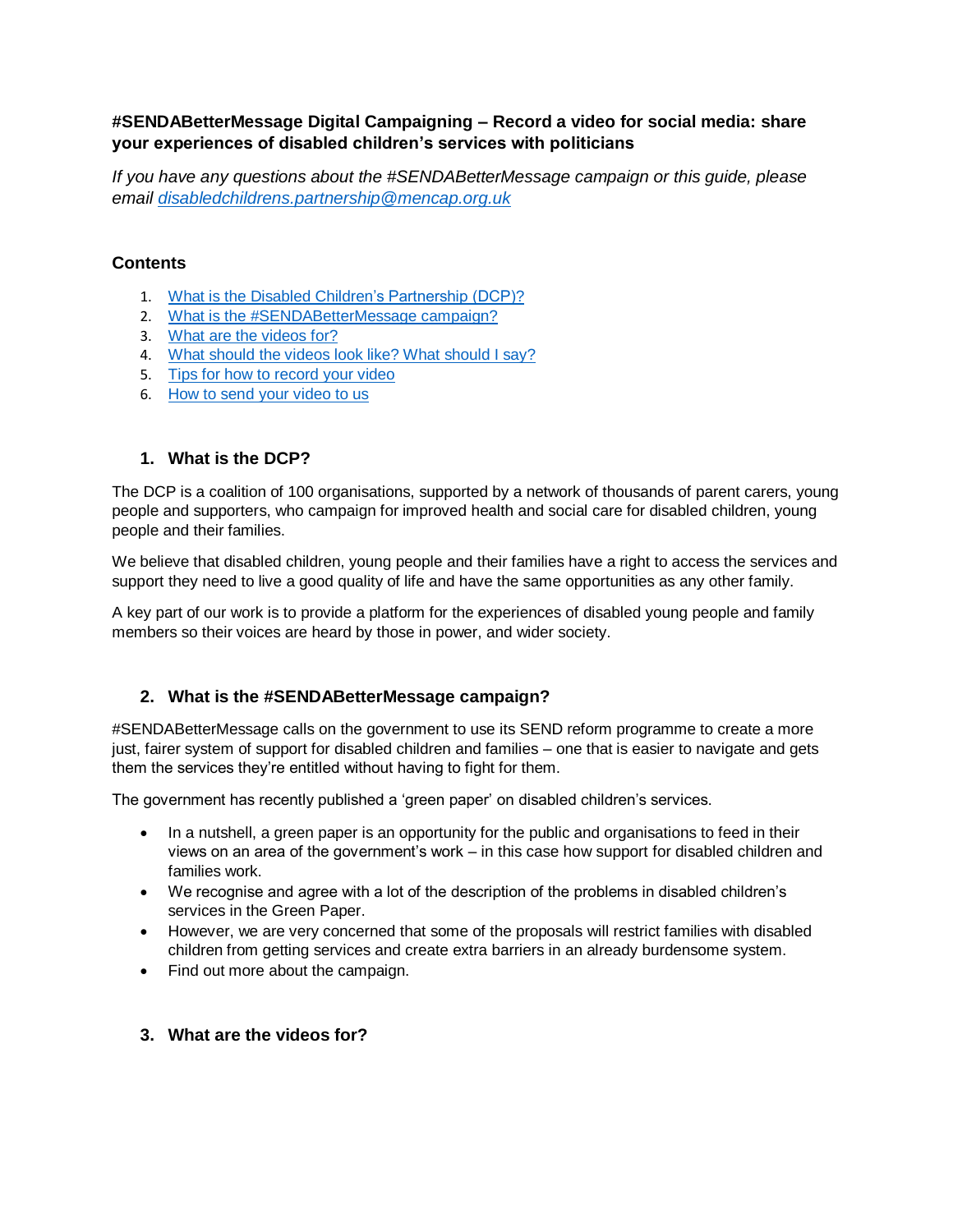**Digital campaigning on social media is a really important way to get the attention of those in power. We know by posting videos of people with lived experience of disabled children's services online, we can make politicians listen.**

As part of the campaign, we are looking to post as many videos on social media from parent carers, young people and anyone else with experience navigating services to put pressure on politicians to drop the worrying proposals, and to highlight the experiences of as many people as we can.

If you would like to get involved, all you need to do is record a video with the help of this guide sharing your experiences and send it to us. We'll then edit it, add subtitles, check you are happy and upload it to our website and social media.

We'll also collate all the videos we have gathered and send them to the government as further evidence for the green paper.

## <span id="page-1-0"></span>**4. What should the videos look like? What should I say?**

#### **Format**

The videos can be in any format you like. You could talk directly to the camera of your phone or laptop and just talk about your experiences, you could film yourself with your family showing your day-to-day life, or you could do anything else in-between.

Here are a few similar videos that some brilliant campaigners published in 2021, sharing their experiences:

- [Rick](https://twitter.com/DCPcampaign/status/1476108728315224069)
- [Bev](https://twitter.com/DCPcampaign/status/1465603107640033280)
- [Linda](https://twitter.com/DCPcampaign/status/1463560545496272901)
- [Maureen](https://twitter.com/DCPcampaign/status/1458736263213707270)
- [Emma](https://twitter.com/DCPcampaign/status/1492424738701922305)

### **Length**

It would be great if you could **keep your video to under 10 minutes long** if possible. You don't need to worry about editing anything, just send it to us as it is and we can get it ready for social media into smaller clips (we'll check you're happy with everything before we upload anything).

#### **What should I say?**

*Below are just suggestions for what questions to answer in your video, please do get creative and use other ideas as well!* 

#### **Intro**

o Regardless of what you focus on in your video, it could be useful to introduce yourself briefly at the beginning, saying who you are, roughly where you are from, and who is in your family.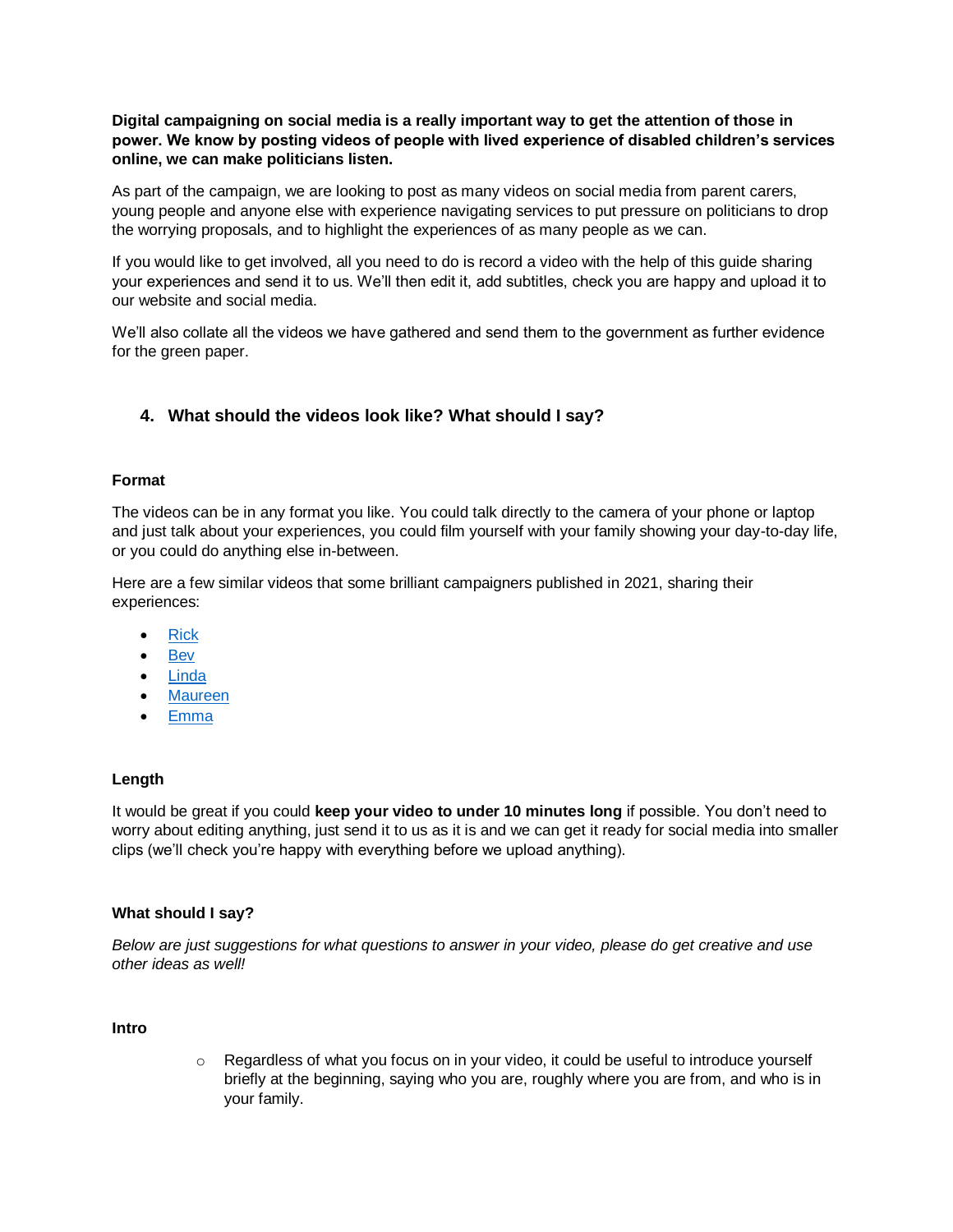**What have been some of the big problems in navigating support for you and your family? What are the key problems you'd want those in power, and the general public, to know about?** 

- o This could be everything from:
	- **Getting assessments for things like EHCPs**
	- Schools not providing the right support
	- **Accessing certain types of support like respite or therapies**
	- **Having to tell your story multiple times**
	- **Services not talking to each other**
	- Having to fight to get services, or anything in-between.

#### **When your family has been able to access the right support, what difference has it made?**

 $\circ$  For example, when you get the right school placement, therapies, respite care, or other services. What positive changes have you seen in your life?

#### **What impact has the fighting for support, and not getting it for so long, had on you and the rest of your family?**

 $\circ$  For example, you could talk about the impacts on your mental health from having to fight long battles with service providers to get the support you're entitled to, or financial costs.

#### **What would you like to see change in the system of support for disabled children and families?**

 $\circ$  For example, changes to the process of getting support, less blame on parent carers and disabled young people, service providers talking to each other better.

#### **In the government's Green Paper some of the proposals could further restrict disabled children and carers receiving support, and create extra barriers in the system. Why is it important that we stop the government doing this?**

o You can read more about these proposals [on our website.](https://disabledchildrenspartnership.org.uk/sendabettermessage/)

### <span id="page-2-0"></span>**5. Top tips for recording your video**

When you record your video, all you need is a laptop, phone, or tablet. Below are some tips on how to make the video look as good as it can!

#### **Clean your camera!**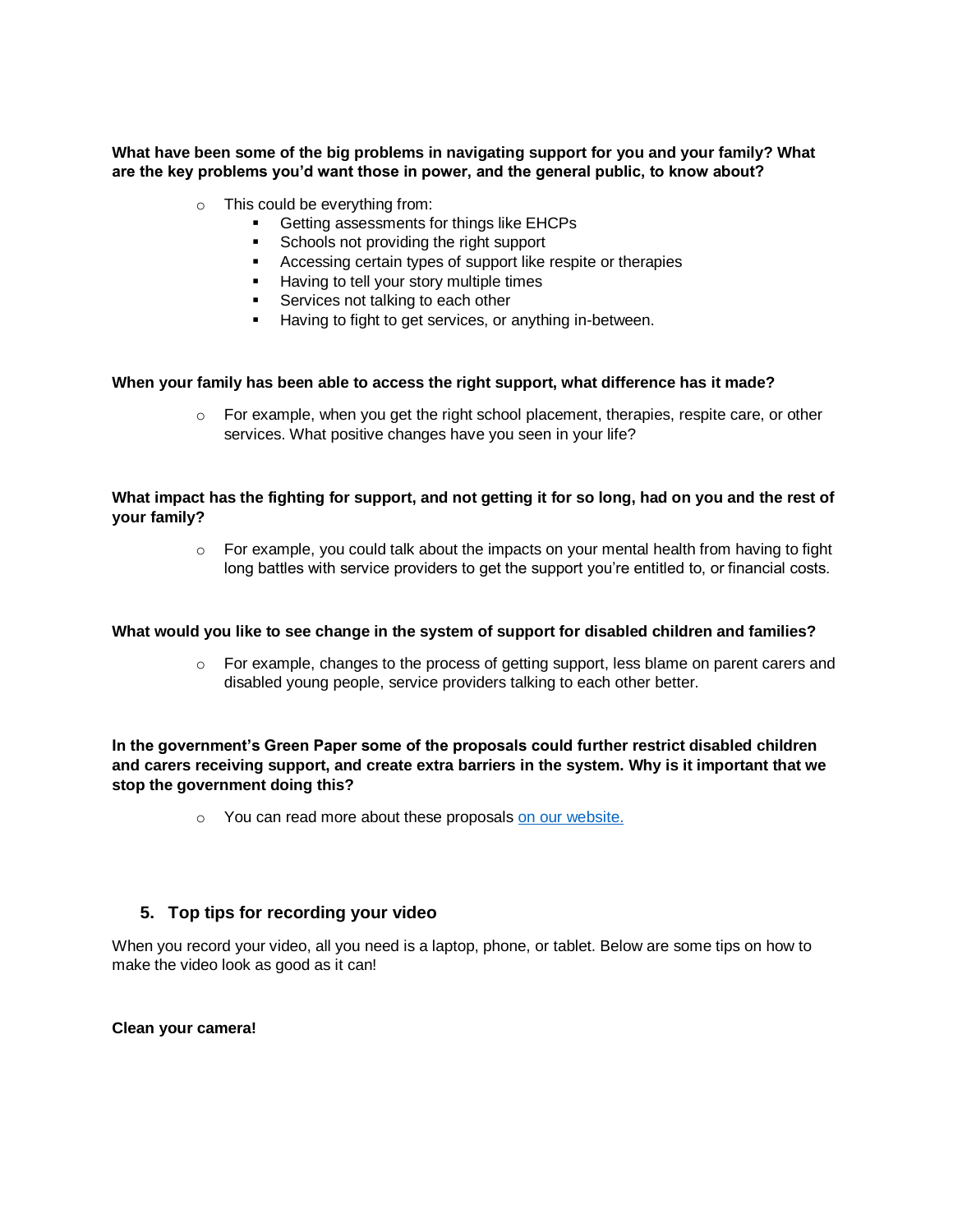

Give the glass of your phone, laptop, or iPad camera a wipe before you start so it's not got smears on it. Use something like a clean t-shirt, or even a glasses cleaning cloth if you have one. Don't use soap and water!

#### **How to hold your device**



If you need to, ask some to film you. Always make sure the camera is on its side, this will make the film look as professional as possible.

### **Lighting**

If you are outside make sure you are in the sun and have light on your face.

If you are inside, try to get some the light from the window. Don't sit with your back to any windows if you can avoid it! Natural light, rather than artificial light from a lightbulb, is always best.

### **Position of the camera**



If you want to do a selfie video, make sure you get your head, and a little bit of your shoulders in the picture – try and hold the camera at the same height as your eye